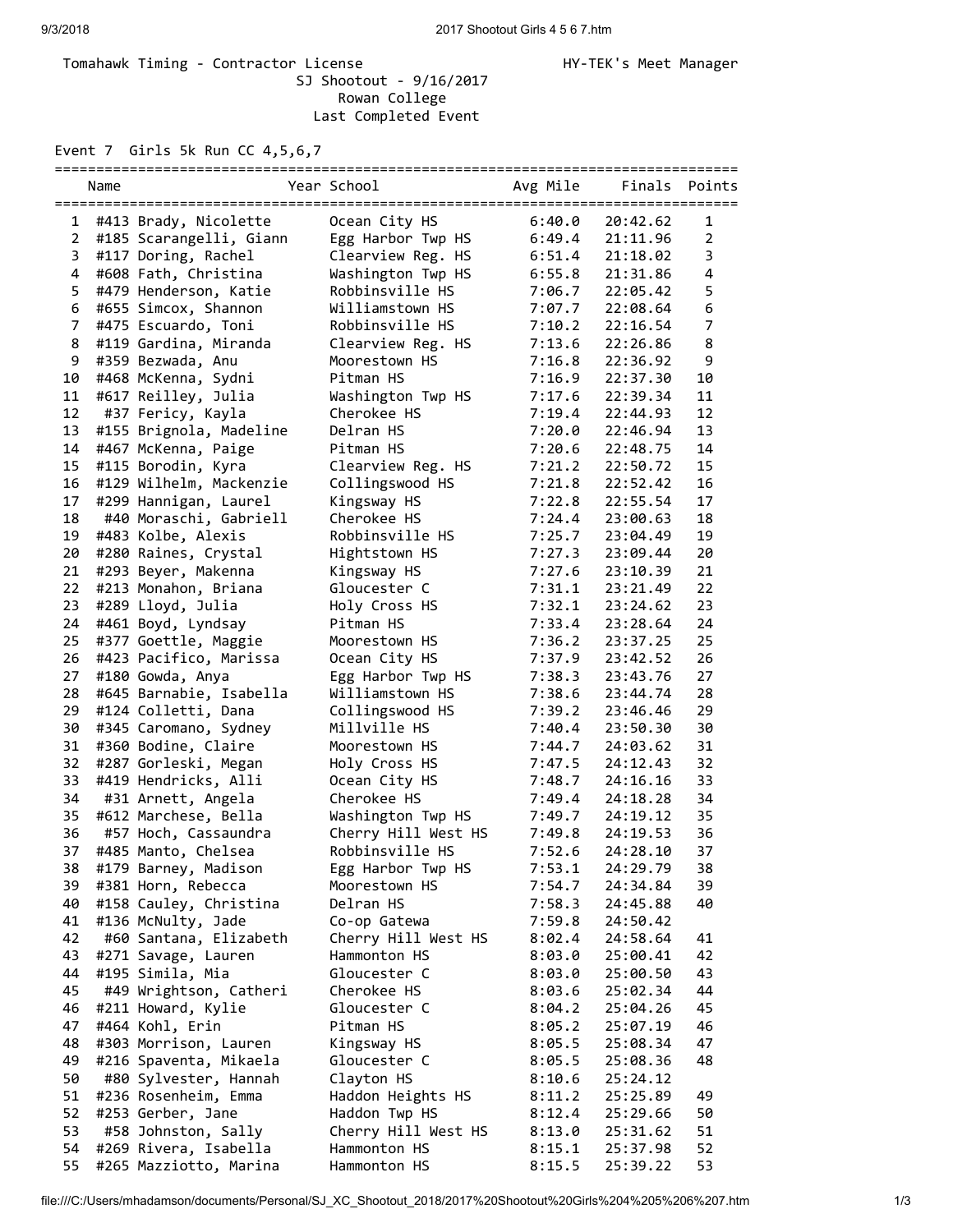## 9/3/2018 2017 Shootout Girls 4 5 6 7.htm

| 56 | #415 Driscoll, Zoe      | Ocean City HS           | 8:17.9  | 25:46.66 | 54 |
|----|-------------------------|-------------------------|---------|----------|----|
| 57 | #276 Hoeflinger, Macken | Hightstown HS           | 8:18.8  | 25:49.68 | 55 |
| 58 | #529 Rangel, Valeria    | Timber Creek            | 8:19.9  | 25:53.08 | 56 |
| 59 | #18 Wisnoski, Natalie   | Camden Catholic HS      | 8:20.4  | 25:54.58 | 57 |
| 60 | #231 Mason, McKenna     | Haddon Heights HS       | 8:21.8  | 25:58.98 | 58 |
| 61 | #275 Hartnett, Lindsay  | Hightstown HS           | 8:22.5  | 26:00.99 | 59 |
| 62 | #286 Donachie, Annemari | Holy Cross HS           | 8:23.2  | 26:03.23 | 60 |
| 63 | #256 Parker, Carey      | Haddon Twp HS           | 8:30.9  | 26:27.10 | 61 |
| 64 | #356 Rivera, Caitlyn    | Millville HS            | 8:31.5  | 26:29.15 | 62 |
| 65 | #159 Daly, Kayla        | Delran HS               | 8:33.0  | 26:33.60 | 63 |
| 66 | #72 Martens, Colleen    | Cinnaminson HS          | 8:34.4  | 26:38.12 | 64 |
| 67 | #78 Waite, Morgan       | Cinnaminson HS          | 8:36.5  | 26:44.49 | 65 |
| 68 | #183 Minuth, Amber      | Egg Harbor Twp HS       | 8:37.5  | 26:47.56 | 66 |
| 69 | #350 Holmes, Hailey     | Millville HS            | 8:38.9  | 26:51.94 | 67 |
| 70 | #317 Reif, Sophie       | Lrei - Littl            | 8:39.9  | 26:54.99 | 68 |
| 71 | #520 Grace, Bridget     | Timber Creek            | 8:40.1  | 26:55.67 | 69 |
| 72 | #206 Cowling, Brooke    | Gloucester C            | 8:44.5  | 27:09.41 | 70 |
| 73 | #260 Dionicio, Lummy    | Hammonton HS            | 8:49.4  | 27:24.57 | 71 |
| 74 | #518 Corsey, Kaylee     | Timber Creek            | 8:50.4  | 27:27.87 | 72 |
| 75 | #459 Sebell, Alyssa     | Pennsville HS           | 8:52.8  | 27:35.17 | 73 |
| 76 | #70 Gore, Alison        | Cinnaminson HS          | 8:54.3  | 27:39.74 | 74 |
| 77 | #456 Friebel, Laynee    | Pennsville<br><b>HS</b> | 8:59.7  | 27:56.53 | 75 |
| 78 | #230 Hartzell, Amber    | Haddon Heights HS       | 9:04.7  | 28:12.03 | 76 |
| 79 | #59 Palladino, Melissa  | Cherry Hill West HS     | 9:12.6  | 28:36.61 | 77 |
| 80 | #312 Dotson, Bay        | Lrei - Littl            | 9:18.3  | 28:54.33 | 78 |
| 81 | #233 Mullen, Taylor     | Haddon Heights HS       | 9:19.4  | 28:57.91 | 79 |
| 82 | #455 Freas, Madison     | Pennsville HS           | 9:23.5  | 29:10.72 | 80 |
| 83 | #16 Sampson, Kristen    | Camden Catholic HS      | 9:39.3  | 29:59.62 | 81 |
| 84 | #197 Young, Lauren      | Gloucester C            | 9:39.9  | 30:01.42 | 82 |
| 85 | #251 Crowley, Noelle    | Haddon Twp HS           | 9:42.9  | 30:10.80 | 83 |
| 86 | #458 McGlamery, Emily   | Pennsville HS           | 10:07.9 | 31:28.67 | 84 |
| 87 | #17 Veliz, Tiffany      | Camden Catholic HS      | 10:15.2 | 31:51.23 | 85 |
| 88 | #318 Voit, Molly        | Lrei - Littl            | 10:15.7 | 31:52.70 | 86 |
| 89 | #198 Elder, Jessica     | Gloucester City HS      | 10:37.0 | 32:58.88 | 87 |
| 90 | #288 Kirk, Kelly        | Holy Cross HS           | 10:55.7 | 33:57.13 | 88 |
| 91 | #201 Palese, Samantha   | Gloucester City HS      | 11:45.8 | 36:32.57 | 89 |
| 92 | #202 Petrik, Emily      | Gloucester City HS      | 12:04.8 | 37:31.66 | 90 |

| Team Scores |
|-------------|
|-------------|

|   | Rank Team           |          | Total | $\overline{1}$ | $\overline{2}$ | $*3$ | *4 | *5 | $*6$ | $*7$ | *R | *9 |
|---|---------------------|----------|-------|----------------|----------------|------|----|----|------|------|----|----|
|   |                     |          |       |                |                |      |    |    |      |      |    |    |
|   | 1 Clearview Reg. HS |          | 11    | 3              | 8              | 15   |    |    |      |      |    |    |
|   | Total Time:         | 43:44.88 |       |                |                |      |    |    |      |      |    |    |
|   | Average:            | 21:52.44 |       |                |                |      |    |    |      |      |    |    |
|   | 2 Robbinsville HS   | 12       | 5     | $\overline{7}$ | 19             | 37   |    |    |      |      |    |    |
|   | Total Time:         | 44:21.96 |       |                |                |      |    |    |      |      |    |    |
|   | Average:            | 22:10.98 |       |                |                |      |    |    |      |      |    |    |
|   | 3 Washington Twp HS |          | 15    | 4              | 11             | 35   |    |    |      |      |    |    |
|   | Total Time:         | 44:11.20 |       |                |                |      |    |    |      |      |    |    |
|   | Average:            | 22:05.60 |       |                |                |      |    |    |      |      |    |    |
|   | 4 Pitman HS         |          | 24    | 10             | 14             | 24   | 46 |    |      |      |    |    |
|   | Total Time:         | 45:26.05 |       |                |                |      |    |    |      |      |    |    |
|   | Average:            | 22:43.03 |       |                |                |      |    |    |      |      |    |    |
|   | 5 Ocean City HS     |          | 27    | $\mathbf{1}$   | 26             | 33   | 54 |    |      |      |    |    |
|   | Total Time:         | 44:25.14 |       |                |                |      |    |    |      |      |    |    |
|   | Average:            | 22:12.57 |       |                |                |      |    |    |      |      |    |    |
|   | 6 Egg Harbor Twp HS |          | 29    | 2              | 27             | 38   | 66 |    |      |      |    |    |
|   | Total Time:         | 44:55.72 |       |                |                |      |    |    |      |      |    |    |
|   | Average:            | 22:27.86 |       |                |                |      |    |    |      |      |    |    |
|   | 7 Cherokee HS       |          | 30    | 12             | 18             | 34   | 44 |    |      |      |    |    |
|   | Total Time:         | 45:45.56 |       |                |                |      |    |    |      |      |    |    |
|   | Average:            | 22:52.78 |       |                |                |      |    |    |      |      |    |    |
| 8 | Moorestown HS       |          | 34    | 9              | 25             | 31   | 39 |    |      |      |    |    |
|   | Total Time:         | 46:14.17 |       |                |                |      |    |    |      |      |    |    |